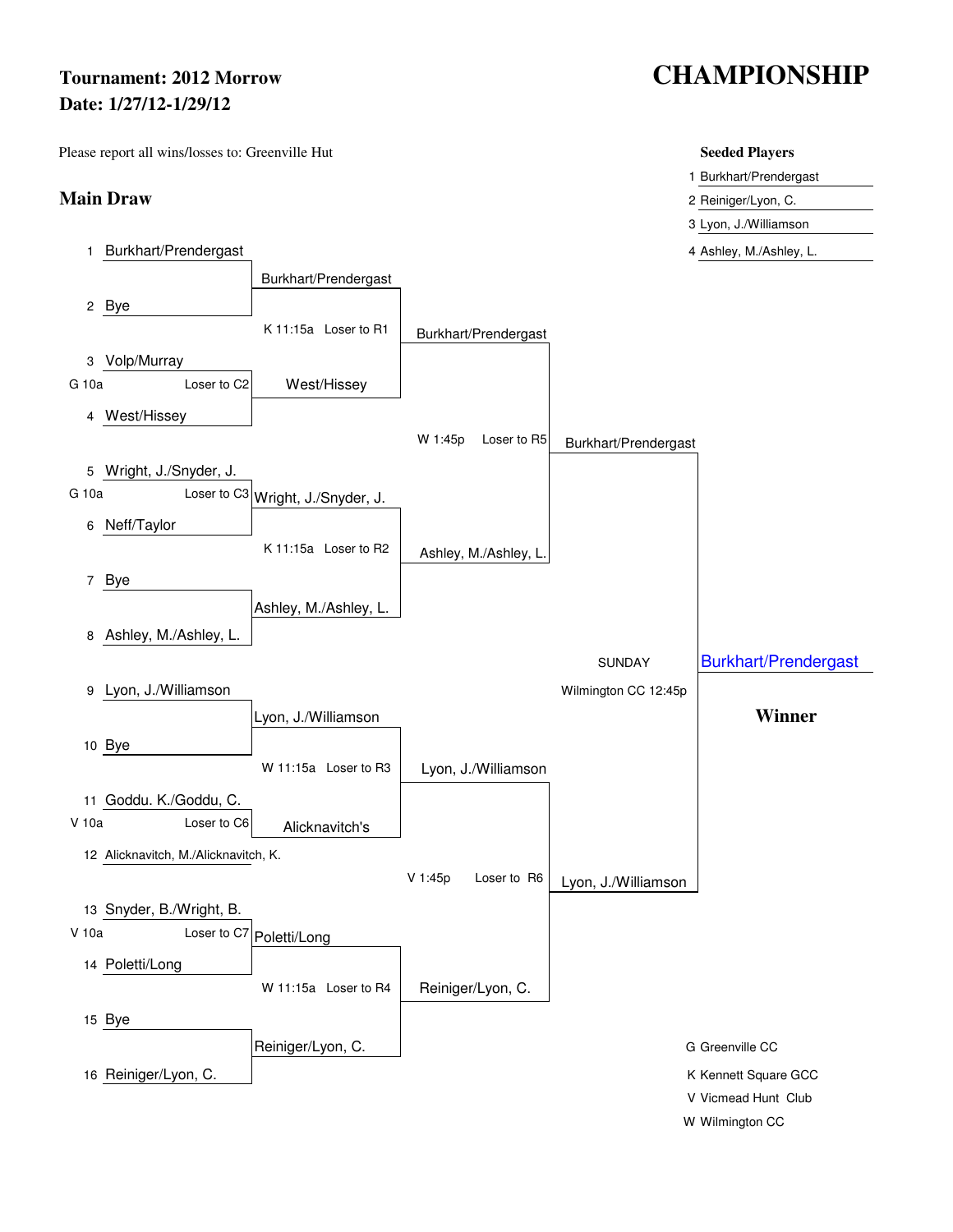## **Tournament: 2012 Morrow CHAMPIONSHIP Date: 1/27/12-1/29/12**

Please report all wins/losses to: Greenville Hut G Greenville CC Greenville CC

- 
- K Kennett Square GCC
- V Vicmead Hunt Club
- W Wilmington CC



**Reprieve**



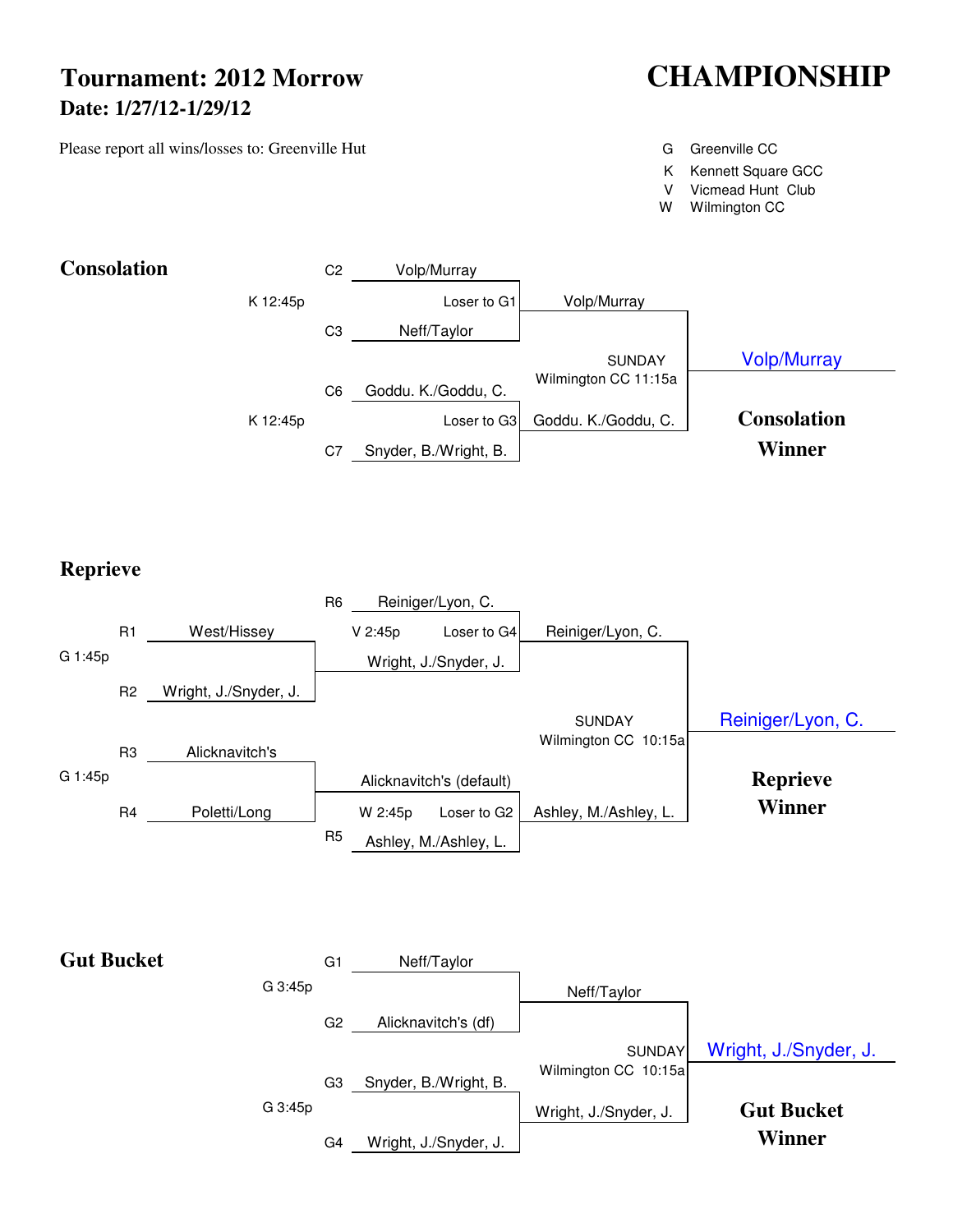**Tournament: 2012 Morrow DIVISION A Date: 1/27/12-1/29/12** Please report all wins/losses to: Greenville Hut **Seeded Players**

### 1 O'Neill/Hinkley

2 Miller/Ayars

3 Chapman/Schwandt

4 Haskell/Haskell

### **Main Draw**

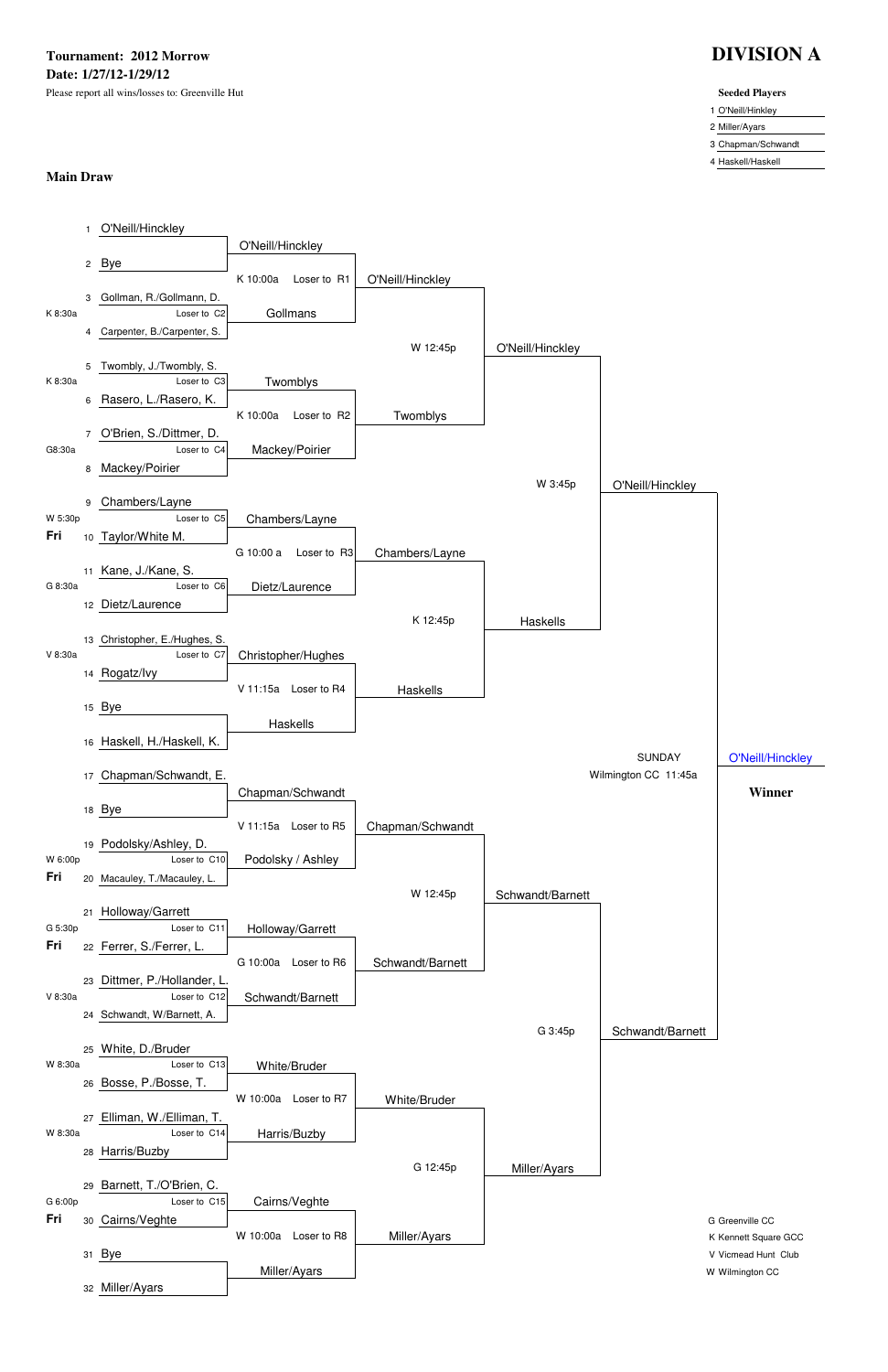- G Greenville CC
- K Kennett Square GCC

V Vicmead Hunt Club

W Wilmington CC

### **Consolation**



| <b>Gut Bucket</b> |         | G1 Barnett,/O'Brien |                   |
|-------------------|---------|---------------------|-------------------|
|                   | K 1:45p |                     | O'Brien / Dittmer |



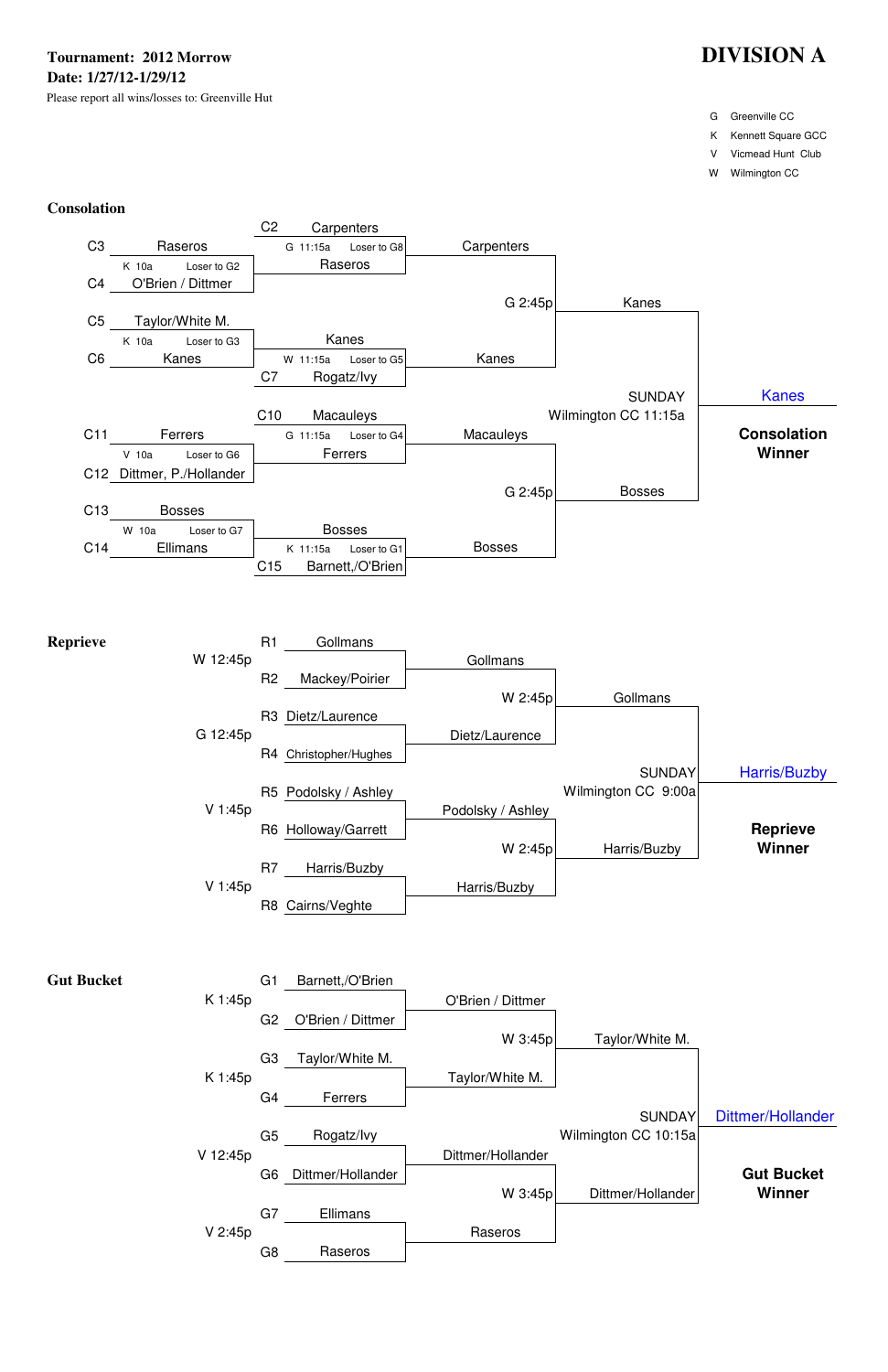### **Tournament: 2012 Morrow Seeded Players DIVISION B Date: 1/27/12 - 1/29/12** 1 DeVitto/DeVitto

Please report all wins/losses to: Greenville Hut 2 Slattery/Slattery

3 Lovely/Lovely

4 Gray/Gray

### **Main Draw**